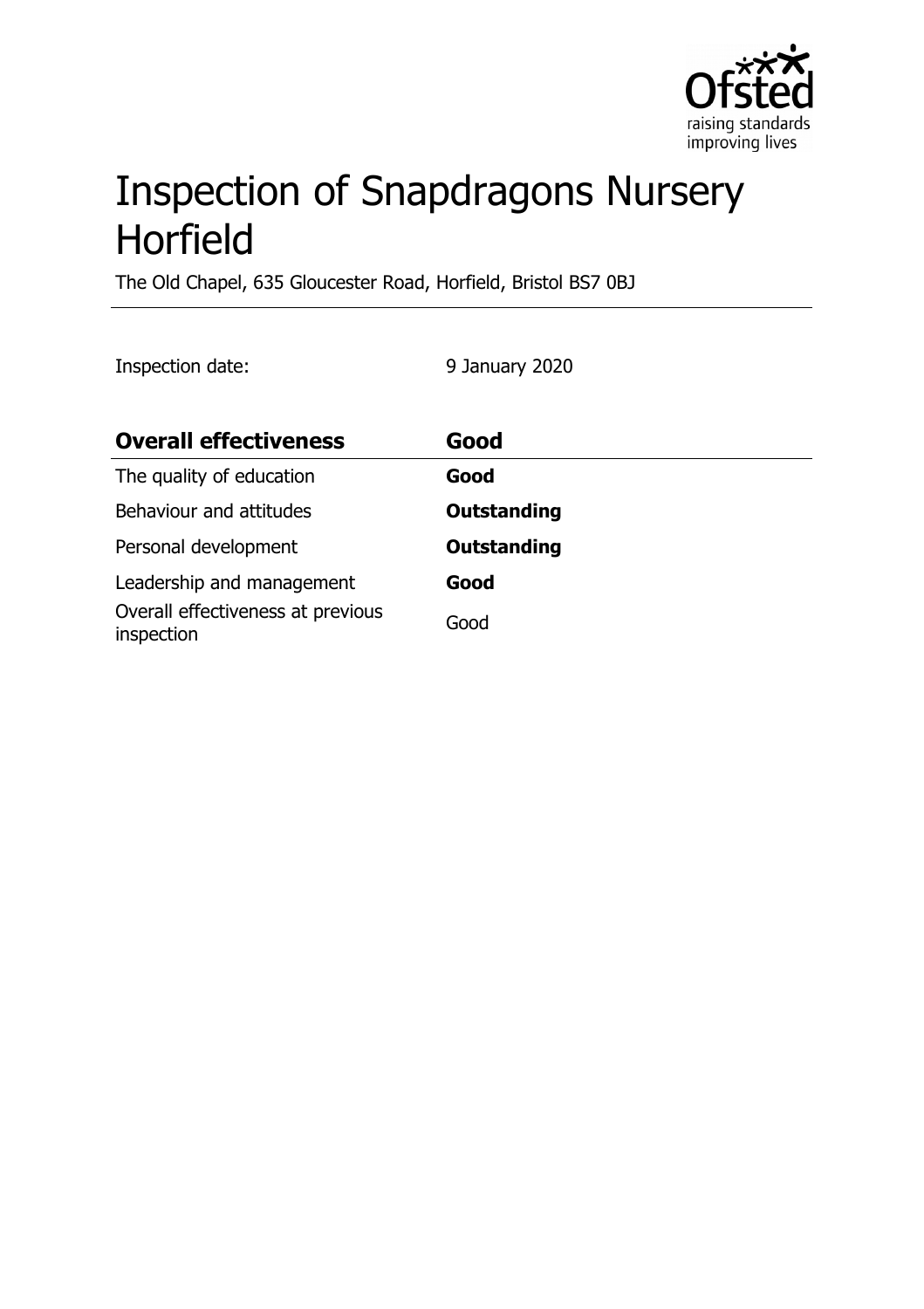

# **What is it like to attend this early years setting?**

#### **The provision is good**

Children flourish in this highly welcoming and nurturing nursery. They are eager to attend and fully immerse themselves in the innovative learning opportunities available. Staff value all the children as unique individuals. They have very high expectations and their enthusiasm to be there for the children is inspiring and infectious. Babies are cherished and form close bonds with the calm and considerate staff who care for them. They enjoy the frequent cuddles and comfort they receive as and when needed. Children beam with pleasure as they discover different textures and join in a range of activities. For example, older children wear chefs' hats as they explore a range of fruits to make a fruit crumble. All children feel safe and secure as they are able to successfully communicate their needs and wants to highly responsive staff. Children are motivated and stimulated during song time and join in readily. They concentrate intently on a story while staff's very good use of questions helps children to understand the structure of stories and rhyming words. Children eagerly wait for an opportunity to add the next word when staff pause. Children are exceedingly curious and enthusiastic. They enjoy being outside and take part in fantastic outdoor experiences. For example, they experiment with mud and use real saws to cut wood and create shapes.

## **What does the early years setting do well and what does it need to do better?**

- Partnerships with parents are excellent. Parents are extremely complimentary of staff and comment on their genuine care and professionalism. Staff provide parents with extremely comprehensive and regular progress reports and they work together to strengthen children's learning further at home.
- $\blacksquare$  Managers prioritise communicating with staff and help promote their emotional well-being through regular supervisions. Managers provide staff with very good training and research opportunities that considerably enhance their expertise and knowledge. Senior staff create a culture of continuous improvement which is mutually embraced by all staff. Staff's morale is very high.
- $\blacksquare$  Staff give a very high priority to developing children's language skills. For instance, staff introduce and repeat simple words for younger children, and challenge older children to incorporate words that describe how they feel, using complex sentences.
- $\blacksquare$  Extremely supportive, well-established systems help all children when they are ready to move within the nursery. For example, key persons share detailed information effectively and continue to accompany children until they settle and feel secure.
- Older children have a very in-depth understanding of the environment and recycling. Children show this when they confidently explain the effects of plastic in the ocean, sort recycled materials into boxes and enjoy taking these to a local recycling centre.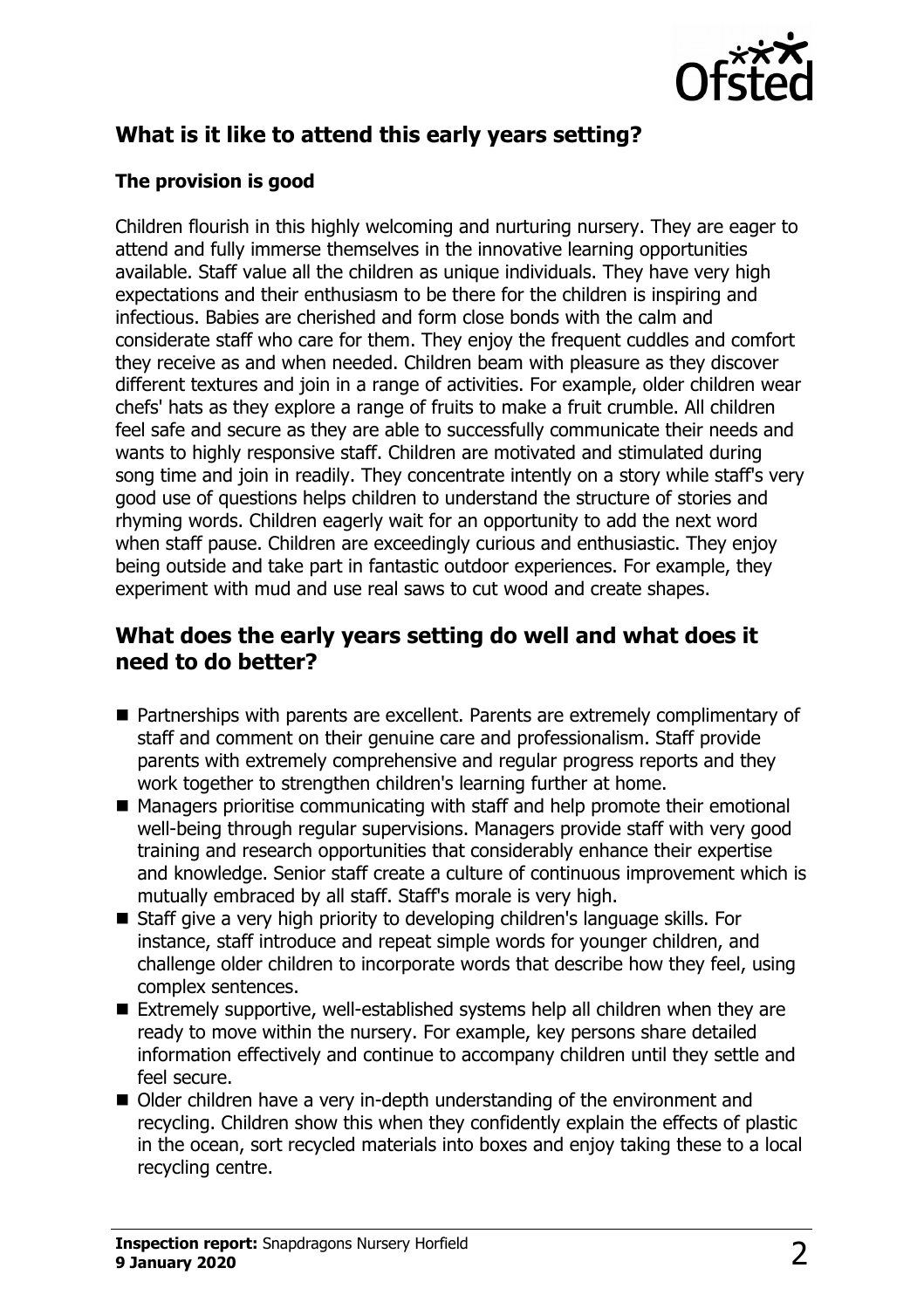

- $\blacksquare$  Children are encouraged to be independent in their learning. For example, they are able to play uninterrupted either indoors or outdoors. However, staff do not always organise mealtimes as well as they could and consider the staff available to support children. For instance, at lunchtime older children become disengaged and restless as they wait for long periods.
- Staff have close links with outside agencies and provide children with the support they need to make very meaningful progress. They take each individual child's needs into account and nothing is too much trouble. For instance, staff have undertaken additional training to support children's emotional well-being. They have introduced opportunities for children to participate in regular sessions that help them identify their feelings and develop an awareness of how to regulate their breathing.
- All children show an excellent attitude towards learning and their behaviour is exemplary. They understand the nursery rules and are very confident to share these with each other and visitors. Staff provide warm praise. This further boosts children's already considerable confidence and sense of worth.
- Staff are highly skilled at promoting and supporting children's self-chosen learning. Their strong focus on valuing the individual interests and needs of children is at the very forefront of everything they do. Staff have a very good knowledge of the curriculum and make regular assessments of what children know and can do. They use what they find to plan precisely for children's individual needs and interests. All children make very good progress in their development and are exceptionally well prepared for school.

## **Safeguarding**

The arrangements for safeguarding are effective.

Managers follow effective safer recruitment procedures to ensure all staff working with children are suitable and check staff remain suitable in their roles. Staff have a strong understanding of their roles and responsibilities in keeping children safe from harm. Managers ensure staff attend regular and relevant training to keep their knowledge up to date. They have robust policies and procedures in place to help staff know when and how to report concerns to the relevant external services. Staff are fully aware of the whistle-blowing policy and what to do in the event of allegations.

### **What does the setting need to do to improve?**

#### **To further improve the quality of the early years provision, the provider should:**

 $\blacksquare$  review the organisation and availability of staff to help older children remain engaged and focused at mealtimes and reduce unnecessary waiting and disruption.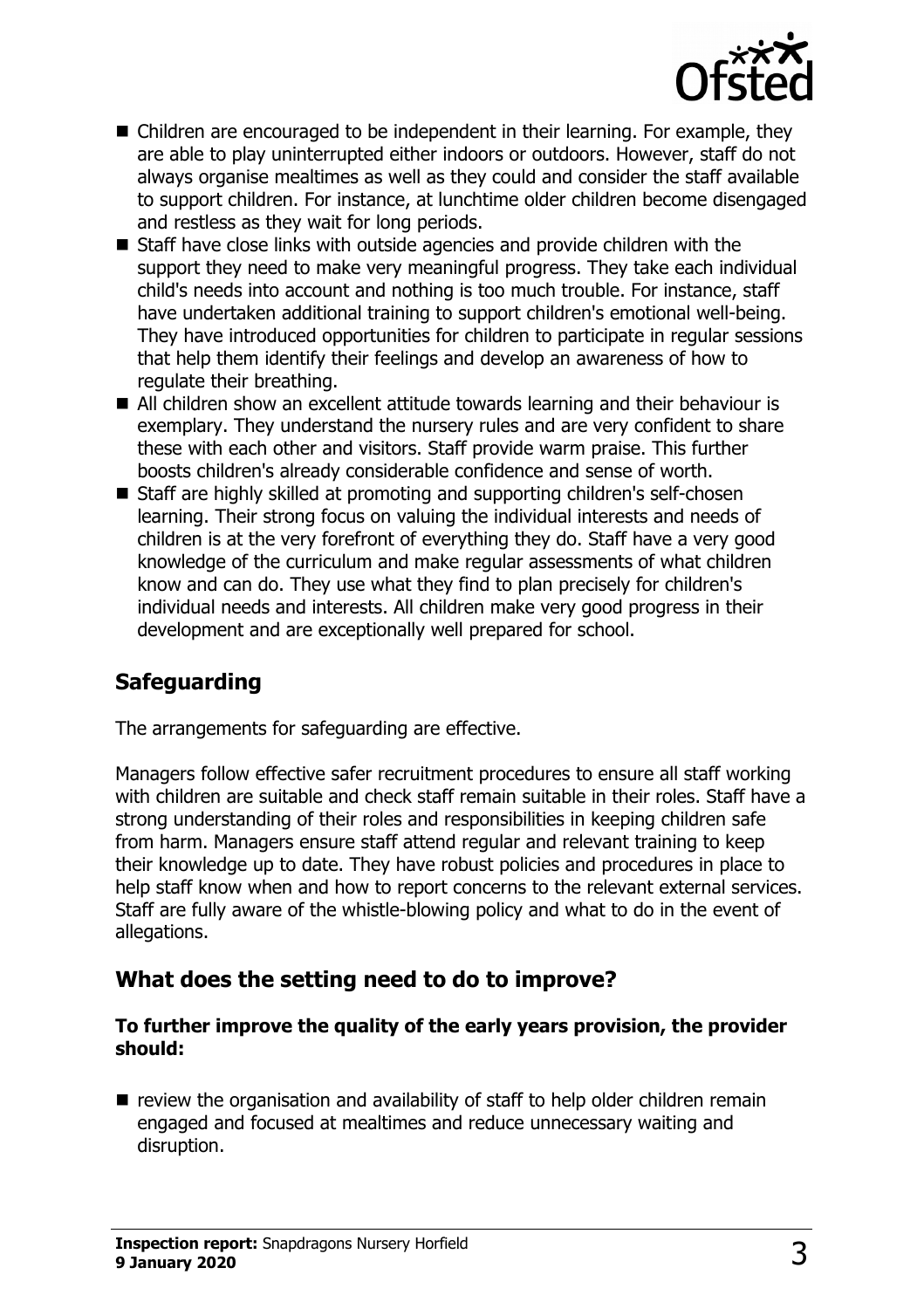

| <b>Setting details</b>                              |                                                        |
|-----------------------------------------------------|--------------------------------------------------------|
| Unique reference number                             | EY477317                                               |
| <b>Local authority</b>                              | <b>Bristol City of</b>                                 |
| <b>Inspection number</b>                            | 10061857                                               |
| <b>Type of provision</b>                            | Childcare on non-domestic premises                     |
| <b>Registers</b>                                    | Early Years Register, Compulsory Childcare<br>Register |
| Day care type                                       | Full day care                                          |
| Age range of children                               | $1$ to $4$                                             |
| <b>Total number of places</b>                       | 124                                                    |
| Number of children on roll                          | 205                                                    |
| Name of registered person                           | Snapdragons Nurseries Ltd                              |
| <b>Registered person unique</b><br>reference number | RP904902                                               |
| <b>Telephone number</b>                             | 0117 9513298                                           |
| Date of previous inspection                         | 25 April 2016                                          |
|                                                     |                                                        |

### **Information about this early years setting**

Snapdragons Nursery Horfield registered in 2014. It is located in Horfield, Bristol. The nursery is open Monday to Friday from 7.30am and 6.30pm, throughout the year, with the exception of public holidays. It employs 42 members of staff. Of these, 25 hold appropriate early years qualifications. One member of staff is qualified to degree level. Internal advisory teachers, who hold qualified teacher status, also support the nursery. The provider receives funding to provide free early years education for children age two, three and four years.

### **Information about this inspection**

```
Inspector
Lin Harvey
```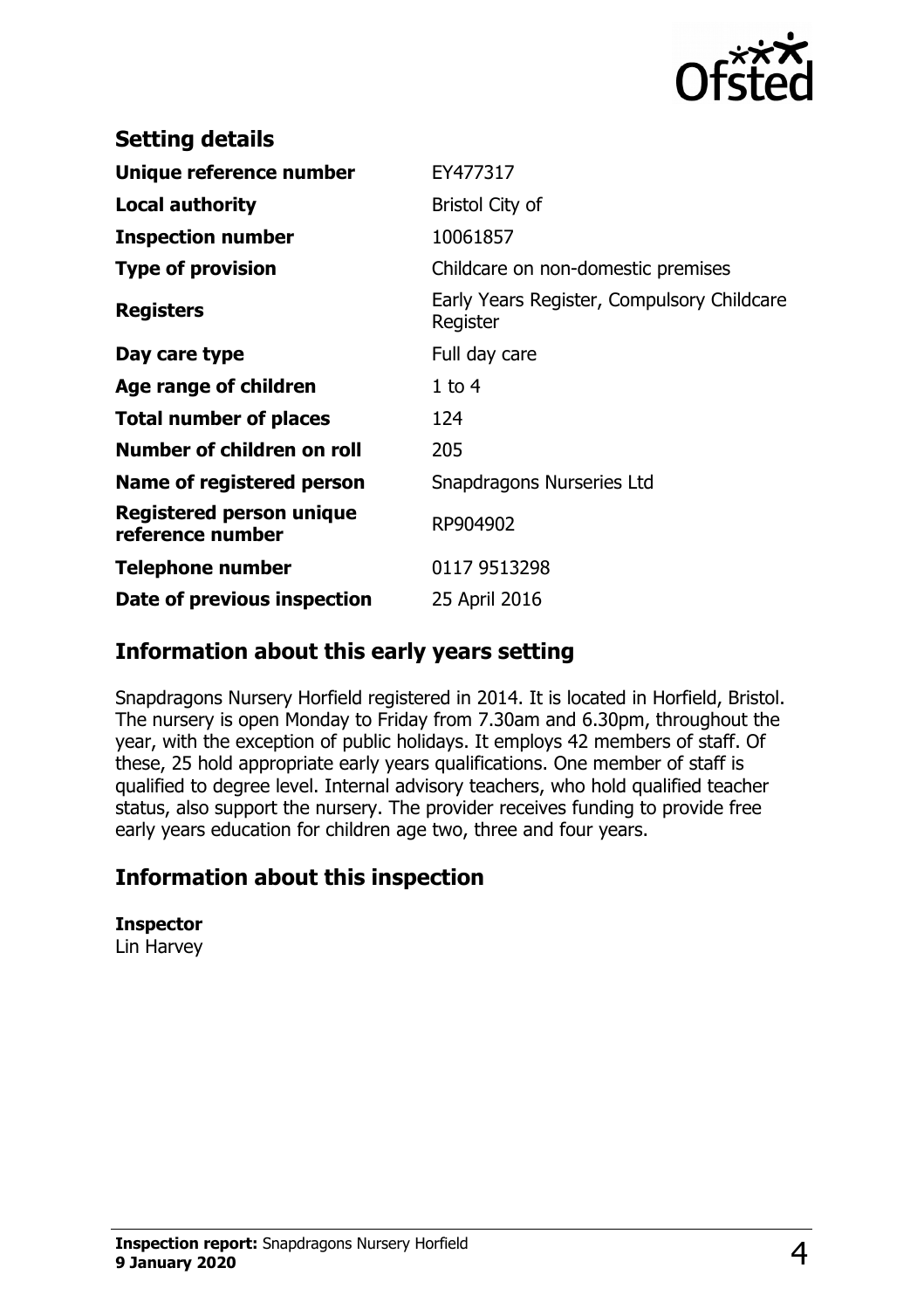

#### **Inspection activities**

- $\blacksquare$  The inspector and the manager completed a learning walk across all areas of the nursery to understand how the early years provision and the curriculum are organised.
- The inspector looked at a sample of the nursery documents. This included evidence of staff's suitability and training.
- $\blacksquare$  The inspector held discussions with staff, children and parents at appropriate times during the inspection.
- $\blacksquare$  Meetings was held between the inspector and the nursery manager, owner and other members of Snapdragons management team.
- $\blacksquare$  One joint observation was carried out by the inspector and the manager.

We carried out this inspection under sections 49 and 50 of the Childcare Act 2006 on the quality and standards of provision that is registered on the Early Years Register. The registered person must ensure that this provision complies with the statutory framework for children's learning, development and care, known as the early years foundation stage.

If you are not happy with the inspection or the report, you can [complain to Ofsted.](http://www.gov.uk/complain-ofsted-report)